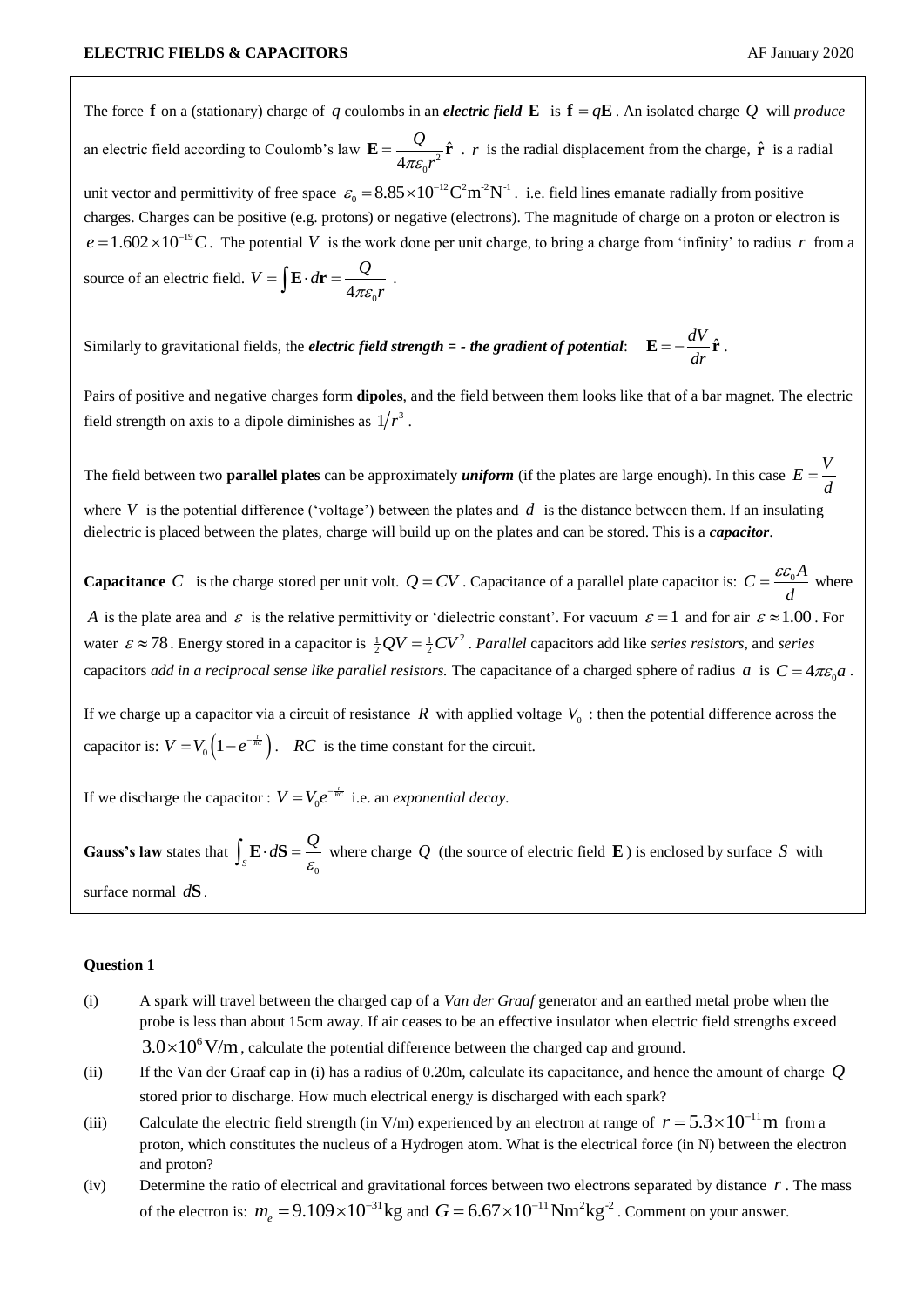- (v) An air-gap parallel plate capacitor made from discs of radius  $r$  and plate separation  $d$  has a capacitance of 0.42  $\mu$ F. If the plate separation is halved and the radius tripled, calculate the new capacitance.
- (vi) (a) A 10nF, 20nF and 30nF capacitor are connected in series. What is the equivalent capacitance? (b) Now compute the equivalent capacitance if they are all connected in parallel.
- $(vii)$  $3.0 \mu$ F capacitor is connected in parallel with a  $4.0 \mu$ F capacitor. This assembly is wired in series with a 5.0μF capacitor. What is the total capacitance?
- $(viii)$ 123μF capacitor is charged up to 12.0V and then discharged through a resistance *R* ohms. A voltmeter placed across the resistor reads  $4.41V$  after  $3.21s$ . Calculate  $R$ . How long will it take to discharge such that the voltmeter reads 1.0V? What is the current in the resistor after 2.0s?
- (ix) A capacitor charges to a voltage of 6.0V in 2.0s via a charging circuit of resistance  $300k\Omega$ . The circuit has a constant applied voltage of 8.0V. Calculate the capacitance *C* (in F) and sketch a graph of the *charge* on the capacitor vs time. Calculate suitable scales. What is the maximum energy (in J) the capacitor can store?
- (x) Show that *Gauss' law* yields Coulomb's inverse square law for the electric field at radius *r* from a spherical conductor of radius  $R \le r$ . If the spherical conductor is hollow, use Gauss' law to explain why the field strength inside must be zero. Does the shape of a hollow conductor matter? Explain with examples how such a *Faraday Cage* can be useful in high voltage engineering applications.
- (xi) Prove the addition rules for capacitors in (a) series and (b) parallel.
- (xii) Use Gauss' law + the idea of electric field  $=$  potential gradient to prove that the capacitance of a parallel plate capacitor of plate area A and plate separation d is  $C = \frac{\varepsilon_0 A}{d}$ .

**Question 2** In an experiment to demonstrate *electron diffraction*, electrons are produced from *thermionic emission* from a hot wire (at essentially zero velocity) and accelerated between two charged plates. The plate has a small hole which enables a beam of high speed electrons to collide with a graphite target. (For what happens next - see the Quantum Mechanics problem sheets!)

(a) Using *Classical Mechanics*, determine the voltage between the plates to accelerate the electron to 80% of the speed of light  $c = 2.998 \times 10^8 \text{ ms}^{-1}$ . (b) Now repeat the calculation using the *Relativistic* expression for kinetic energy:  $E = (\gamma - 1)mc^2$  where  $\gamma = (1 - \frac{v^2}{c^2})^{-\frac{1}{2}}$ .

**Question 3** Two spherical conductors are suspended from insulated wires. One has a radius  $R_1$  and charged to voltage  $V_1$ . The other has radius  $R_2$  and is charged to voltage  $V_2$ . (a) Determine an expression for (i) the charge and (ii) the stored energy in each sphere. (b) Without loss of charge, they are now connected by a copper wire. Explain why, after a very short time, both spheres must have the same voltage. Calculate an expression for this voltage, and hence determine the charge, and stored energy on each sphere. (c) Determine an expression for the energy lost due to heating of the wire, and evaluate if  $V_1 = 300 \text{kV}$ ,  $V_2 = 400 \text{kV}$ ,  $R_1 = 10.0 \text{cm}$  and  $R_2 = 7.0 \text{cm}$ .

**Question 4** A ping-pong ball of mass 2.8g is painted with a conductive coating. (The 2.8g includes the mass of the coating). It is suspended via a light string of length  $l = 15$ cm from a retort stand and given a negative charge  $-kQ$ . The ball is then placed equidistant between two isolated charged spheres of separation  $d = 20.0$ cm. The left sphere has charge Q and the right sphere has charge  $-Q$ . The ball is attracted to the left plate and hovers at an angle of  $30^{\circ}$  from the vertical. (a) Draw a diagram to represent the situation, and carefully sketch the electric field lines between the ball and the spheres. Explain why electric fields must only be perpendicular to a conductor. (b) Assuming  $g = 9.81$ N/kg, and  $k = \frac{1}{2}$  calculate Q (in C). (c) If there spheres have radius 10.0cm, what is their electric potential in V?

**Question 5** (a) Use *Gauss' law* to show that the electric field strength  $E$  at radius  $r$  from a long wire containing charge  $\lambda$  per unit length is  $E = \lambda/2\pi\varepsilon_0 r$ . (b) Hence determine the potential difference  $V = V_a - V_b$  between a wire of radius a and a cylindrical conductor of radius b (such that  $b > a$ ) that encloses the wire. (This is what constitutes a *coaxial cable*, used in many electrical communications systems such as a connection to an oscilloscope or the wired link between an antenna and a satellite TV receiver). Hence show that the capacitance per unit length is  $C = 2\pi\varepsilon_0/\ln\frac{b}{a}$ . (c) What is the capacitance of a 10.0m cable with  $a = 0.5$ mm and  $b = 3.0$ mm, if a dielectric (polythene) with

 $\varepsilon$  = 2.25 is placed between the inner and outer conductors?